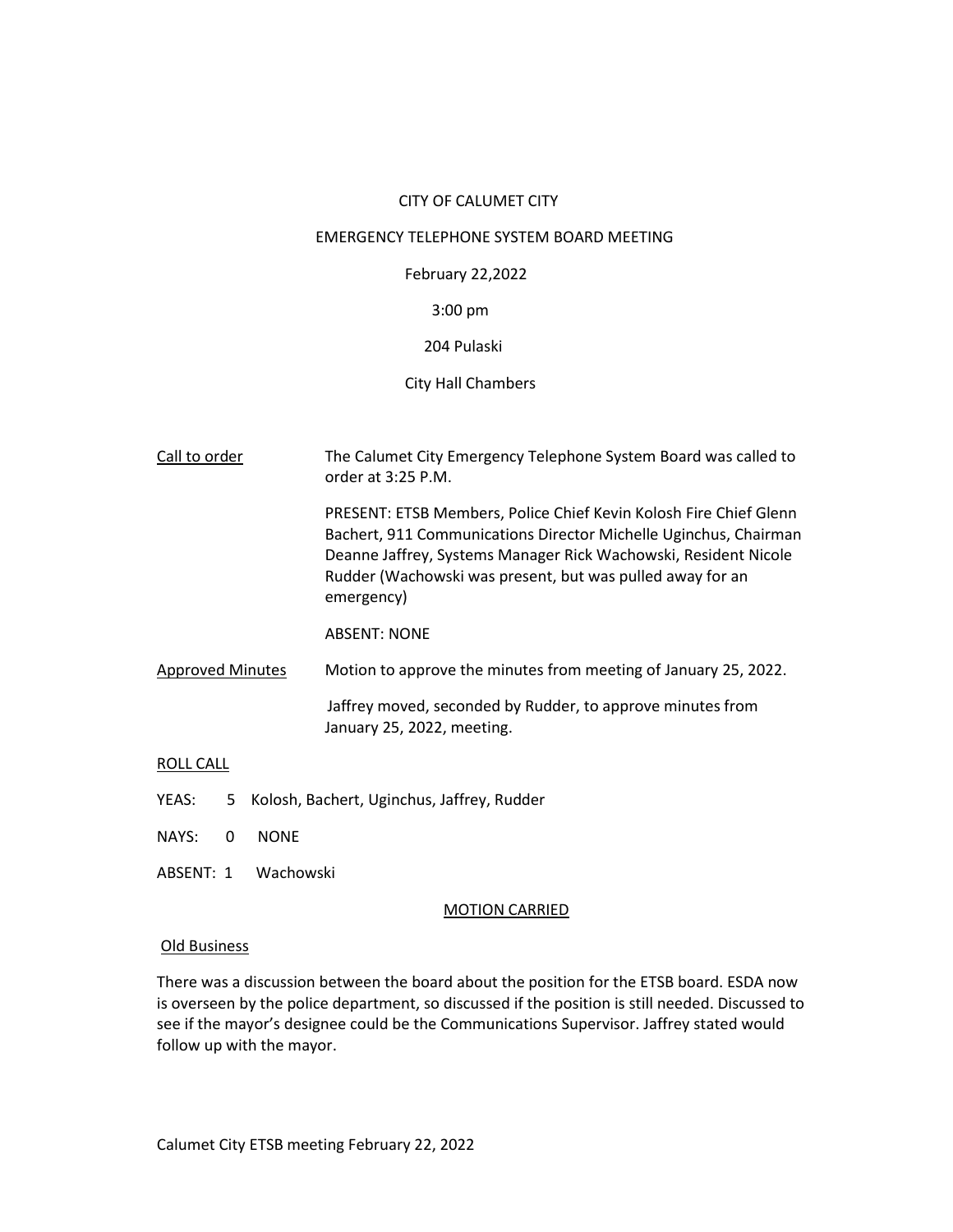### New Business

Approval of renewal of Red Hat for the Spillman Linux server in amount of \$1,439.74

Approval of Payment to APCO for 4 Telecommunicators to attend Crisis Negotiations Virtual Classroom on March 15,2022 in amount of \$1,196.00. Uginchus advised would only be sending 3 Telecommunicators for an amended amount of 891.00.

Approve payment to ILAPCO Leadership Symposium on March 2, 2022, for Telecommunicators Edwards, Williams, Geringer to attend in the amount of \$60.00 total.

Approve payment for APCO group Tier 1 membership for one year in the amount of \$276.00

Motion to approve the above by Rudder, seconded by Kolosh.

### ROLL CALL

- YEAS: 5 Kolosh, Bachert, Uginchus, Jaffrey, Rudder
- NAYS: 0 NONE
- ABSENT: 1 Wachowski

### MOTION CARRIED

Treasurer's Report Rudder went over the treasure report. Advised all payments from last meeting were made. Discussed final draw down for the NG9-1-1 grant and was working with Uginchus on finalizing the draw down. Once complete would be our last payment.

Rudder would like to add invoices #327202 from Chicago Communications in amount of \$195.00 and invoice #328901 from Chicago Communications in amount of \$107.68 for work completed in the Communication Center. As well as amend the amount from APCO of \$1,196.00 to \$891.00. The amended bill listing would be \$50,690.50

#### Approve bill listing: \$ 50,686.82

| Language line                    | January 2022           | \$22.95     |
|----------------------------------|------------------------|-------------|
| Language line                    | October 2021           | \$47.86     |
| <b>Complex network Solutions</b> | Server Replacement     | \$35,000.00 |
| <b>Complex Network Solutions</b> | Set up install Server  | \$11,295.00 |
| <b>Complex Network Solutions</b> | Modem repairs          | \$500.00    |
| <b>Complex Network Solution</b>  | Tripp lite             | \$1,155.27  |
| Apco International               | <b>Crisis Training</b> | \$1,196.00  |

Calumet City ETSB meeting February 22, 2022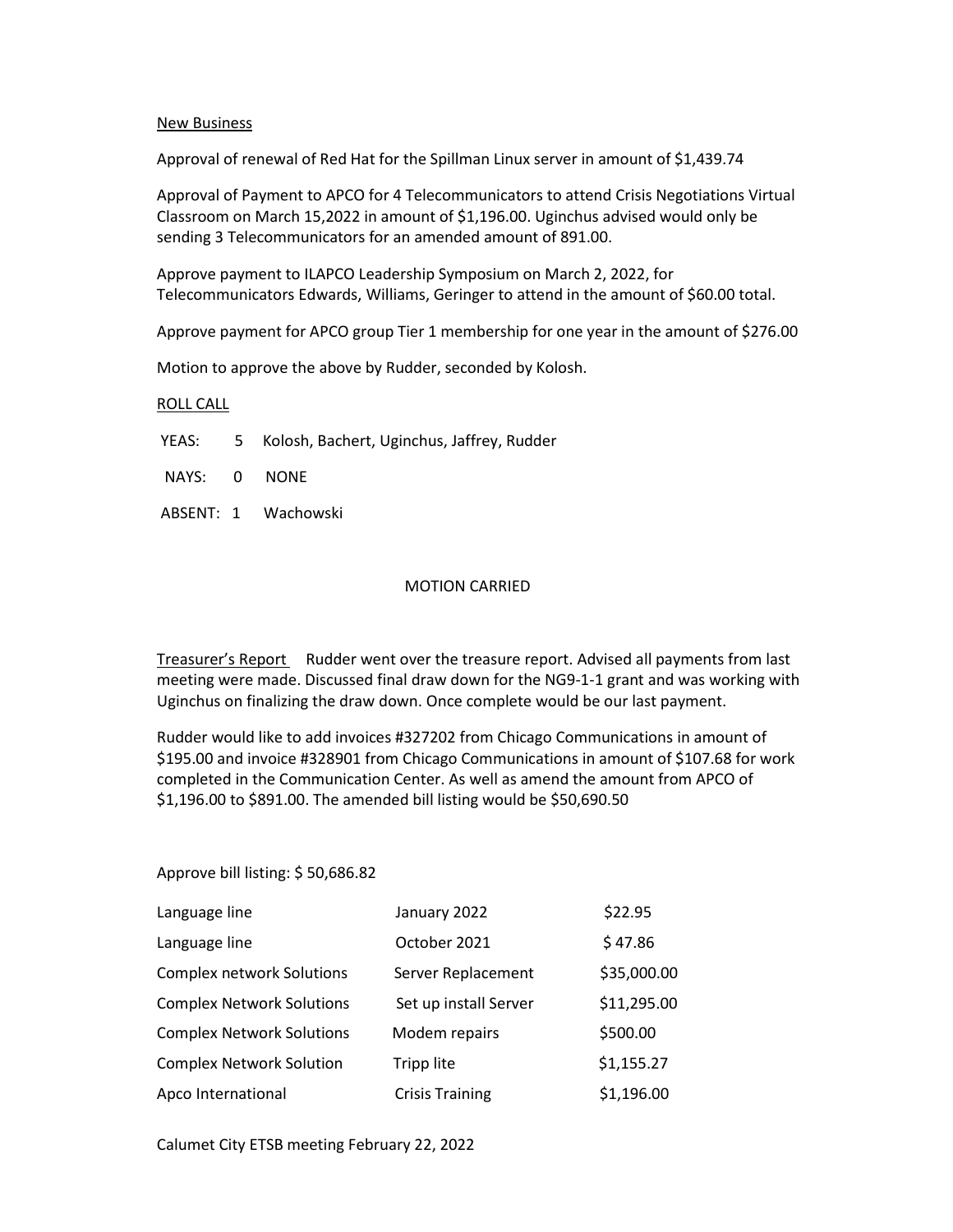| APCO International | CTO Recertification | \$30.00    |
|--------------------|---------------------|------------|
| Carasoft (RedHat)  | Maintenance         | \$1,439.74 |

 Motion to approve bill listing in amount of \$50,690.50 to reflect the amount of the added invoice in amount of \$302.68 minus the \$299.00 from APCO invoice.

Motion by Kolosh, seconded by Uginchus.

ROLL CALL

- YEAS: 5 Kolosh, Bachert, Uginchus, Jaffrey, Rudder
- NAYS: 0 NONE
- ABSENT: 1 Wachowski

#### MOTION CARRIED

Uginchus discussed working with AT&T for the combining of the 911 lines. Uginchus explained that the wireless and landlines would come in on all 911 lines and be separated anymore. Motion to approve Chicago Communications to assist with the movement of the 911 lines not to exceed the amount of \$1000.00

Motion by Wachowaski, Seconded by Rudder

ROLL CALL

YEAS: 5 Kolosh, Bachert, Uginchus, Jaffrey, Rudder, Wachowski

NAYS: 0 NONE

ABSENT: 0 NONE

Kolosh discussed that moving of the radio equipment from SMH to the Hammond tower. We have the quotes and are waiting to get the MOU signed.

Uginchus reminded everyone about Telecommunicators week in April.

Adjournment was at 3:51 p.m.

Motion by Bachert, seconded by Kolosh

Calumet City ETSB meeting February 22, 2022